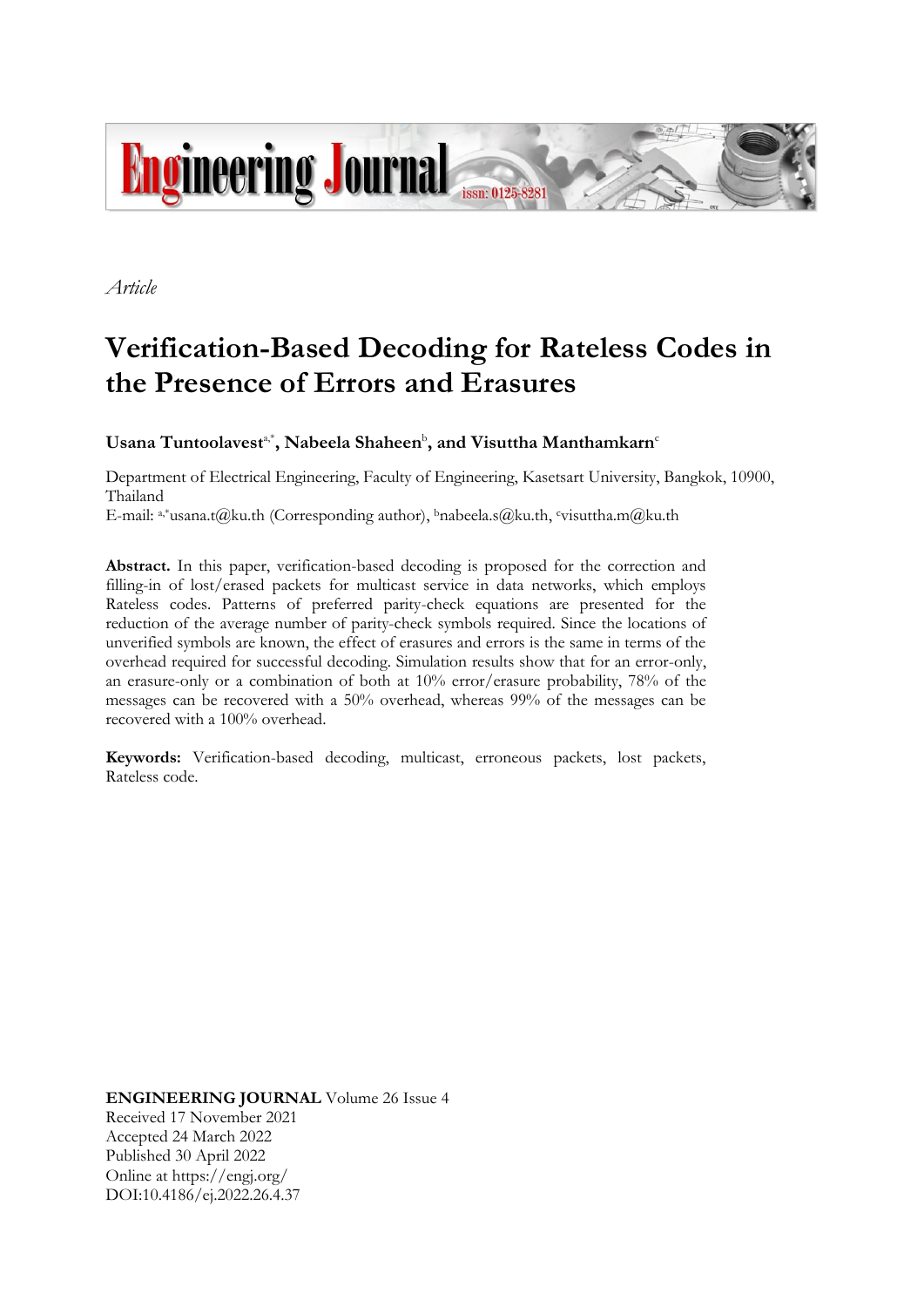## **1. Introduction**

Real-time multimedia broadcasting/multicasting, such as audio/video streaming via wireless networks, are used more widely in numerous applications nowadays. In particularly, Lightweight User Datagram Protocol (UDP-Lite) network is designed for both broadcasting and multicasting services [1] as well as various multimedia such as H.263+, H.264 and MPEG-4 [2]. Furthermore, unlike other networks, the UDP-lite network does not drop corrupted data packets due to its feature [2]. As a result, both error and erasure packets, caused by either wireless bursty channels [3][4][5][6] or congested networks, can occur in this network. Conventionally, to guarantee the transfer in a communication link, Forward Error Correction codes (FEC) and Automatic Repeat Request (ARQ) are standard methods to correct errors and recover erasures, respectively. In wireless broadcasting/multicasting networks, the use of ARQ is not suitable because each of the numerous receivers may have different channel conditions and limited feedback channel capabilities. ARQ also cause significant delay [4] and the retransmission from the sender is becoming less practical when the number of receivers increases as the sender needs to maintain one feedback channel for each receiver. Therefore, recovering the lost and erroneous packets by ARQ is not practical in wireless broadcasting/multicasting networks with large number of receivers. The fountain code, named Raptor codes can be used to solve this problem as shown in [7].

Fountain codes are suitable "for channels with erasures such as the internet" [8]. They are also used as reliable multicasts in data networks in cases where a sender must send the same message to a large number of receivers [8]. Since packets can be lost during their transmission in the network from many reasons such as congestion or lack of high-speed backbones [5], noises and interferences [3], different set of packets may be received by each receiver. The advantage of Fountain codes is that the decoder at each receiver is capable of always performing the decoding process, even in the case of a very-low quality channel. Ideally, there is no need for ARQ since FEC will always be sufficient if there is no limit on the redundancy.

Fountain codes are also called "Rateless codes" because there is no fixed code rate for any of the receivers [8]. In good channel conditions, a receiver has a higher effective code rate than a receiver in bad channel conditions. Therefore, each receiver may have a different effective code rate. Rateless codes were originally proposed for packet-erasure channels. However, since then, a significant amount of research on various noisy channels has been conducted [9][10][11]. These codes have been found to be more robust than conventional fixed-rate codes. Moreover, it has been proved that Raptor codes can achieve capacity on the Symmetric Channel [10].

In data networks, the fundamental unit of transmission is the packet. Thus, it is more appropriate

to treat a packet as the fundamental unit or a symbol over GF(2*<sup>r</sup>* ) in the coding scheme. Thus, each packet is viewed as a non-binary symbol over GF(2*<sup>r</sup>* ) in this paper. Luby and Mitzenmacher stated that a large value of *r* makes the probability of linearly dependent erroneous symbols negligible [12]. Another work on Vector symbol decoding (VSD), which provided an inspiration for the proposed algorithm, also showed that  $r \geq 32$  bits are enough to satisfy the linearly independent error pattern assumption [13]. This assumption is necessary to avoid false verifications (FV).

Belief-Propagation-based decoders for non-binary codes are computationally ineffective when the field size '2<sup>*r*</sup> increases. Other approaches for decoding these codes have been presented in [12][14][15]. One of these approaches (i.e., the Verification-based (VB) decoding [12]), has been applied to Low-density parity-check (LDPC) codes and other block codes in various decoding schemes. VB schemes, which are called "Majority-logiclike decoding," were developed by Metzner in [16][17] for block codes. Luby and Mitzenmacher [12] presented an iterative VB decoder for LDPC codes for the *q*-ary symmetric channel (*q*-SC). Regarding VB decoding of Rateless schemes, an elegant algorithm for Raptor codes on the same *q*-SC was presented in [14], where another alternative for VB decoding of Rateless codes was presented.

This paper proposed an alternative decoding scheme for wireless broadcasting/multicasting networks with no ARQ that can still guarantee reliable transmission. The main difference of the proposed scheme from other works is that it is capable of handling both errors and erasures by itself in the same algorithm instead of relying on other layers of the OSI model. This is possible because the decoding algorithm can verify the correct symbol positions. The unverified symbols are previously treated as errors in [12], but they can be treated as erasures instead since their positions are known while their values are unknown. This makes errors and erasures alike to the decoder. Therefore, the proposed decoder requires the same amount of overhead to treat errors, erasures and combinations of errors and erasures. This allows for more flexible scenarios of errors only, erasures only and a combination of errors and erasures.

In contrast, the method proposed in [12] assumes errors only, whereas other works on Rateless codes assume erasures only [8][18]. Some Rateless codes that assume erasures only may leave the error correction to another decoding technique such as Reed-Solomon decoder. The proposed decoding technique shares some of the verification rules with the technique presented in [12]. The difference is that the proposed VB decoding scheme is capable of correctly verifying codes, which have both short and long cycles in the Tanner graph, whereas the rules described in [12] suffer from FV in the presence of short cycles.

In [19], the research conducted on VB decoding for packet based LDPC codes aimed at reducing the likelihood of FV by increasing the number of checks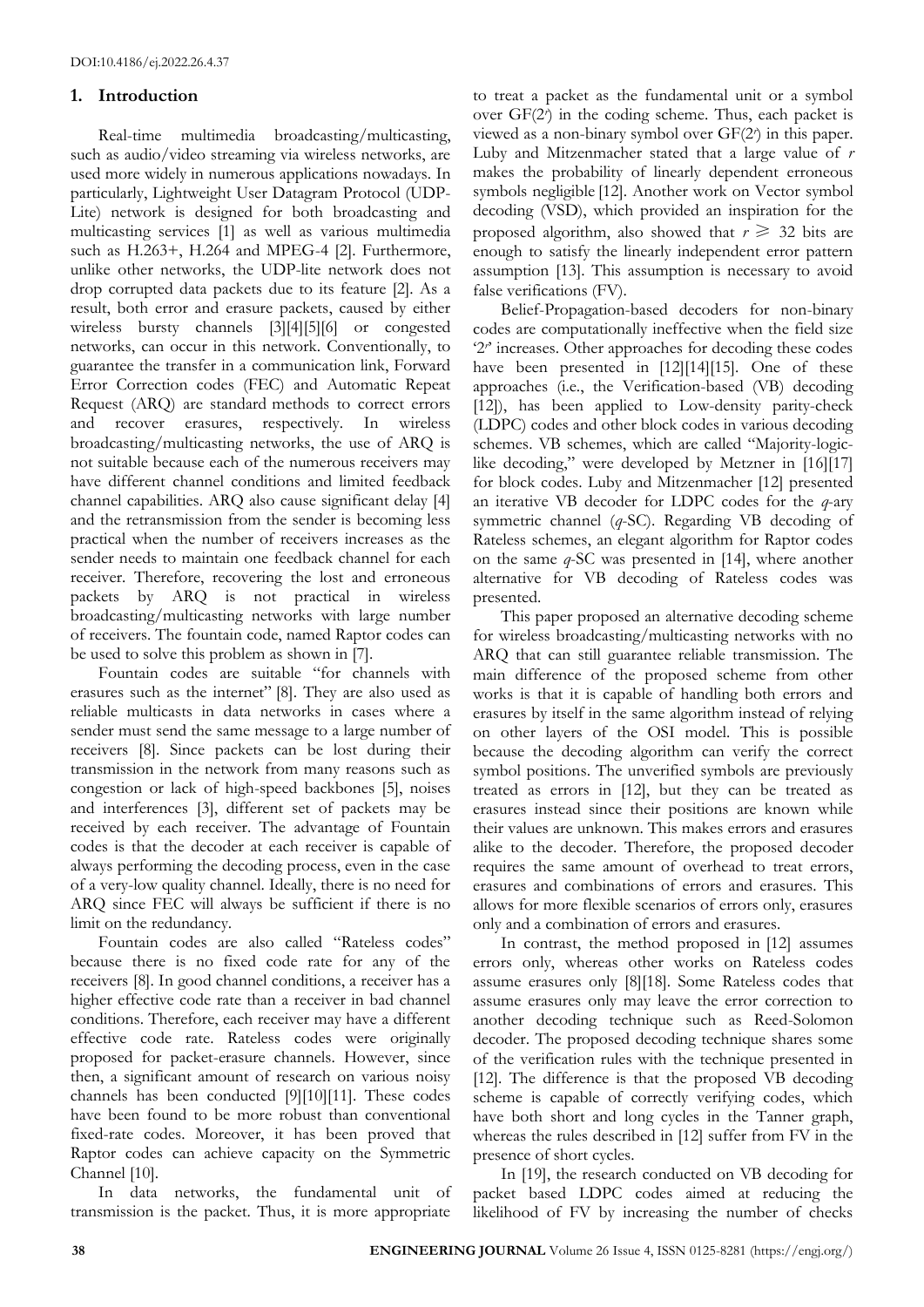required to verify each symbol. However, by applying the proposed VB decoding, FV is found to be negligible for large symbols in consideration. Therefore, only one check is enough to verify any symbol.

In many protocols, packets usually have either a simple built-in error-correction or error-detection code. Regarding error-correction codes, a small number of erroneous bits due to noises can be corrected, whereas larger numbers of erroneous bits will result in erroneous packets. For error-detection codes, any number of erroneous bits will result in packet erasure or loss. Other conditions may result in packet loss such as in a congested network. In this case, low-priority packets may be dropped. Thus, in this paper, the probability of error is considered as the probability of an erroneous packet, whereas the probability of erasure is considered as the probability of a lost packet.

The background on VB decoding is explained in Section 2. Fountain codes and the framework of the Rateless codes are also considered in this section. The code specifications and preferred parity-check patterns are described in Section 3. The proposed method is presented in Section 4, whereas its computation complexity is presented in Section 5. Simulation results are presented in Section 6. Finally, a discussion on the results is presented in Section 7, and the conclusions are presented in Section 8.

## **2. VB Decoding Background**

#### **2.1. A Note on Verification-based (VB) Decoding**

The basic concept in VB decoding is that a check node can verify its neighbors if the check constraint is satisfied, given the erroneous symbols are not linearly dependent. The Exclusive-OR (XOR) sum of all checknode neighbors being equal to zero is the check constraint most used. If only one of the symbols during a check is unverified at any stage during decoding, it is calculated using this check constraint.

Apart from these basic rules for verification and correction, individual decoders employ some additional ways for verification and/or correction [12][20].

Example 1: Consider a nonzero check-node (**c**) in Eq. (1) and suppose the received symbols,  $y_1$  and  $y_2$  are both verified as  $v_1$  and  $v_2$ , where  $v_i$  is the  $i$ <sup>th</sup> codeword symbol and  $y_j$  is the  $j^{\text{th}}$  received symbol.

$$
\mathbf{c} = \mathbf{v}_1 \oplus \mathbf{v}_2 \oplus \mathbf{y}_3 \tag{1}
$$

where  $\oplus$  is the vector modulo-2 sum.

From Eq. (1), there is only one unverified symbol, *y*3. As a result, the check-node can correct  $y_3$  by the Eq. (2).

$$
y_3 = v_1 \oplus v_2 \oplus c \tag{2}
$$

## **2.2. Rateless Codes**

Rateless codes are codes that has no pre-fixed rate for the code; the encoder can generate as many encoded symbols as those required for decoding. The well-known Rateless codes are fountain codes. Fountain codes are based on the fountain and bucket analogy [18]. Just like a bucket can be filled by collecting a certain number of droplets from a fountain, a fountain code can be decoded if a certain number of encoded units/symbols is received.

Example 2: Suppose a sender sends packets #1 to #8. Assume that the decoder can decode successfully if it receives 5 different packets.

Table 1. Sets of received packets for 3 different receivers.

| Rx | 1st<br>received<br>packet | 2nd<br>received<br>packet | 3nd<br>received<br>packet | 4 <sup>th</sup><br>received<br>packet | 5th<br>received<br>packet |
|----|---------------------------|---------------------------|---------------------------|---------------------------------------|---------------------------|
|    | #1                        | #3                        | #4                        | #6                                    |                           |
|    | #2                        | #3                        | #4                        | #5                                    |                           |
| ⌒  | #1                        | #2                        |                           | #6                                    | #8                        |

From Table 1, the first and the third receivers receive 5 packets, so they can decode successfully. The second receiver receives only 4 packets, so it cannot decode at this time.

## **3. Code Specifications and Preferred Check Patterns**

The framework of the Rateless code used for testing the proposed algorithm is described in this section. For the proof of concept, a code with a degree distribution chosen by trial and error is generated using the software developed by Neal and MacKay for the LDPC codes [21]. The code structure is systematic. This allows quick data recovery in good channel conditions. Optimizations to find good-degree distributions, which are mostly suited to the decoding algorithm, are not conducted here.

This paper proposes preferred check-symbol patterns based on "a divide and conquer" technique, which has been submitted for a petty patent [22]. Good results on the decoding overhead are obtained when preferred check-symbol patterns are transmitted right after the data symbols in good channel conditions. These patterns for 20 data symbols are shown in Fig. 1. The first check symbol is designed to be the sum of all data symbols. Thus, if all data symbols plus this check symbol are received correctly, the overhead is minimized to only one check symbol. The next two check symbols are designed to be the sum of the first half and the second half of the data symbols, respectively. In this way, they can verify half of the data symbols when errors or erasures occur in the other half. The 4th check symbol is then the sum of the first 25% and the third 25% of the data symbols. Finally, the  $5<sup>th</sup>$  one is the sum of the second 25% and the fourth 25% of the data symbols. Basically, half of the data symbols are included with new check patterns until the last two check symbols of the preferred patterns are 101010….10 and 010101…01.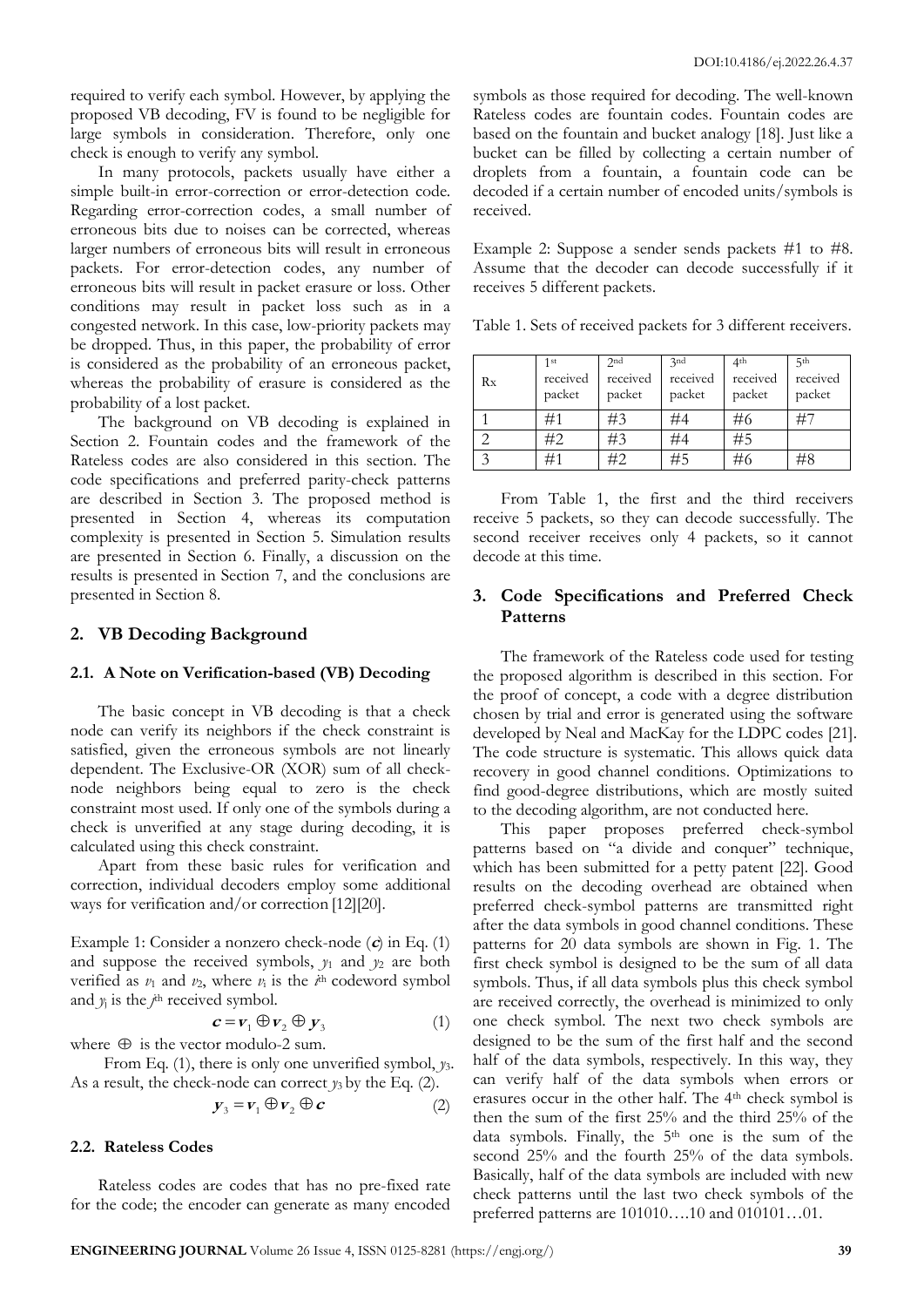| 1 <sup>st</sup> check pattern | 1111111111111111111  |
|-------------------------------|----------------------|
| 2 <sup>nd</sup> check pattern | 11111111110000000000 |
| 3rd check pattern             | 00000000001111111111 |
| 4 <sup>th</sup> check pattern | 11111000001111100000 |
| 5 <sup>th</sup> check pattern | 00000111110000011111 |

Fig. 1. Preferred parity-check patterns. The positions of 1's indicate the positions of data symbols included in the check equations.

# **4. Description of the Proposed Decoding Algorithm**

When decoding starts, the symbols are either unverified or marked as erased due to lost packets. The decoder runs greedily, as the check symbols arrive. The use of systematic codes allows data symbols to be transmitted before check symbols. The decoder starts its decoding process each time it receives a new check symbol. It then applies the following rules, which are also depicted in the flowchart shown in Fig. 2.



Fig. 2. Flowchart of the proposed decoding algorithm. Abbreviations:  $NB = null$  combination;  $h_i =$  check equation;  $z_i$ <sup> $=$ </sup> erased symbol,  $z_i$ <sup> $=$ </sup> predicted value.

Equations (3) and (4) are given to show the calculation of syndrome matrix when the decoder receives a new symbol.

$$
S = H \cdot Y \tag{3}
$$
\n
$$
\begin{bmatrix} s_1 \\ s_2 \end{bmatrix} \begin{bmatrix} h_1 \\ h_2 \end{bmatrix} \begin{bmatrix} y_1 \\ y_2 \end{bmatrix}
$$

$$
\begin{bmatrix}\n\mathbf{s}_2 \\
\mathbf{s}_3 \\
\mathbf{s}_4 \\
\mathbf{s}_5 \\
\vdots\n\end{bmatrix} =\n\begin{bmatrix}\n\mathbf{h}_2 \\
\mathbf{h}_3 \\
\mathbf{h}_4 \\
\mathbf{h}_4 \\
\mathbf{s}_5 \\
\vdots\n\end{bmatrix} \cdot\n\begin{bmatrix}\n\mathbf{v}_1 \\
\mathbf{v}_2 \\
\mathbf{v}_3 \\
\mathbf{v}_4 \\
\mathbf{v}_5 \\
\vdots\n\end{bmatrix}
$$
\n(4)

where **S** is the syndrome matrix.

**H** is the parity-check matrix.

Y is the received symbol matrix.

- 1) For the case of no erased symbols (**<sup>z</sup>i**) in the check equation  $(h_i)$ , if the vector modulo-2 sum of the received values (syndrome, **<sup>s</sup>i**) is a zero vector, all symbols in **<sup>h</sup><sup>i</sup>** are verified.
- 2) For the case of only one unverified symbol in **<sup>h</sup>i**, that symbol value is set to make **<sup>s</sup><sup>i</sup>** a zero vector.
- 3) For the case **<sup>s</sup><sup>i</sup>** is non-zero, its value is recorded in a list. This is potentially an erroneous symbol value or a sum of more erroneous symbols. Such combinations of **<sup>s</sup>i**'s, which are found to sum to a zero vector with modulo-2 addition, are called "null combinations (NB)". This term was first used by Metzner in [23]. An NB indicates the canceling out of the same erroneous symbols from the  $s_i$ 's involved. Thus, all symbols, which do not occur in pairs in the corresponding **<sup>h</sup>i**'s, are verified.
- 4) For the case one or more  $z_i$ <sup>t</sup>'s in  $h_i$  exist, a value for **z**<sub>i</sub> or the sum of  $z_i$ <sup>'s</sup> is predicted by assuming that the rest of the data and check symbols are correct. This value is recorded in a separate list. The prediction of the same erased symbols from different checks is summed with modulo-2 addition. If there is an NB, then, similar to the argument in Rule #3, the symbols, which do not occur in pairs in the corresponding **<sup>h</sup>i**'s, are verified. Generally, any number of predicted values expected to result in NB can be checked if they cause NB. However, it can be observed that up to five values are enough for the least amount of overhead.

## **5. Computational Complexity**

Since the code uses symbols over GF(2<sup>r</sup>), all computations are performed using modulo-2 arithmetic. Therefore, the complexity is dominated by symbol-level operations, especially for large symbol sizes. Regarding Rule #1 and #2 of the decoding algorithm, the vector XOR is used to calculate syndromes and the values of unverified symbols. Regarding Rule # 3, a Gauss-Jordan reduction is performed to facilitate the search for NB's. The corresponding list elements are arranged into a matrix, where the list elements are the rows of the matrix. Since modern processors provide 128-bit words [24], a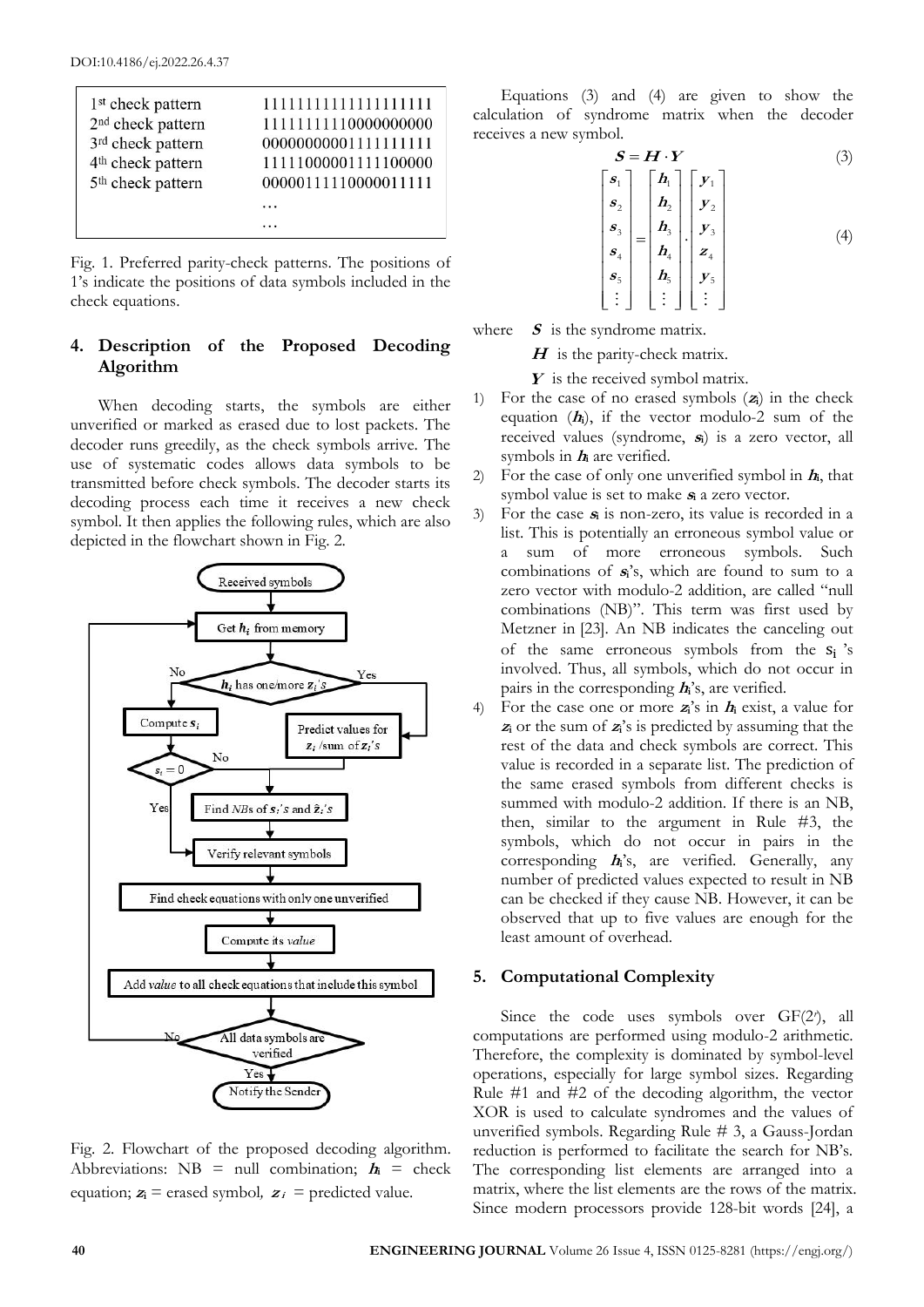whole column in the matrix can be represented by a single word. The XOR of two 128-bit words is equal to a vector XOR of 128-bit symbols. This greatly reduces the number of operations. Considering that the erasure positions are already known, the application of Rule #4 can be made simpler. Thus, the step of searching for NBs can be omitted.

Therefore, the complexity of the decoder is dominated by the operation described in Rule #3. An effort is made to keep the entries on the **<sup>s</sup>i**'s list small. Once there is an NB between two **<sup>s</sup>i**'s, one of them is removed from the list because it will not be useful for verifying any more symbols. As soon as the erroneous symbols are corrected, the related entries are also removed. Implementation of these measures keeps the list size small throughout the decoding process. The number of operations depends on the number of check symbols used in the decoding process. Hence, the complexity also depends on this same number.

#### **6. Simulation Results**

For each value of the probability of error or probability of erasure, 50,000 decoding runs were performed. The number of check symbols required for a complete decoding of *k* data symbols was recorded each time. The number of total messages recovered by increasing the amount of overhead was accumulated and plotted against the  $(1 + \varepsilon)$ *k* overhead, which is given as a multiple of  $k$ . Therefore, an overhead of  $\epsilon$ , for example, means that symbols are received in total. These include  $k$  data symbols and  $\varepsilon k$  check symbols.

The performance of the proposed decoding algorithm is presented in Fig. 3 and 4. The number of data symbols is  $k = 20$  with 32 bits/symbol. From Fig. 3, it can be observed that the decoder requires the same amount of overhead for errors and erasures. This effect is obvious when a combination of errors and erasures also provides the same result.

From Fig. 3, it can be observed that 78% of decoding runs complete the decoding process for a 0.5*k* overhead, and 99% of the decoding process is completed before the overhead of *k* symbols with an average of 0.4*k* for a given probability value. The results obtained for various probabilities for a combination of errors and erasures are shown in Fig. 4. The numbers shown are the sum of both, and it is assumed that  $P_e = P_{era}$ . For example, a probability of error/erasure = 0.08 means that  $P_e$  = 0.04 and  $P_{\text{era}} = 0.04$  as well. Assuming no error and erasure ( $P_{e/era} = 0$ ), the decoder is successful with an overhead of 0.05 or 1 check symbol/20 data symbols. When the ratio *Pe/era* increases, the fraction of messages recovered with the same overhead decreases, as expected. However, all messages are eventually recovered when the overhead is 1.5*k*. A comparison among three different code lengths for 20, 50, and 100 data symbols is presented in Fig. 5. In the case of 20 data symbols, the amount of overhead required to recover the whole message is the largest.



Fig. 3. Fraction of successful decoding completions vs. overhead for errors only, erasures only, and a combination of both.



Fig. 4. Fraction of successful decoding completions vs. overhead for the cases that  $P_e = P_{era}$ , and their sum is in the range  $0 - 0.1$ .

Figure 6 illustrates the performance comparison of the proposed VB decoder with other decoders that can handle packet-sized symbols. Tornado code decoding is the best in recovering messages given the same overhead, but it assumes that only erasures can occur. Vector symbol decoding (VSD) is another nonbinary decoding for packet-sized symbol, but it can correct errors only [25][26][27]. The performance of the proposed VB decoding is better than VSD when the overhead is less than 0.45 and VSD is better when the overhead is at least 0.45. However, both Tornado code decoding and VSD are not designed to handle a mixture of errors and erasures.

#### **7. Discussion**

The simulation results verify that the decoder requires a similar amount of overhead, regardless of the presence of erroneous or erased symbols. This is expected because Rule #2, which is the only correction rule used, makes no distinction between erroneous and erasure symbols. When checking is performed, a single unverified data symbol is set to a value that satisfies the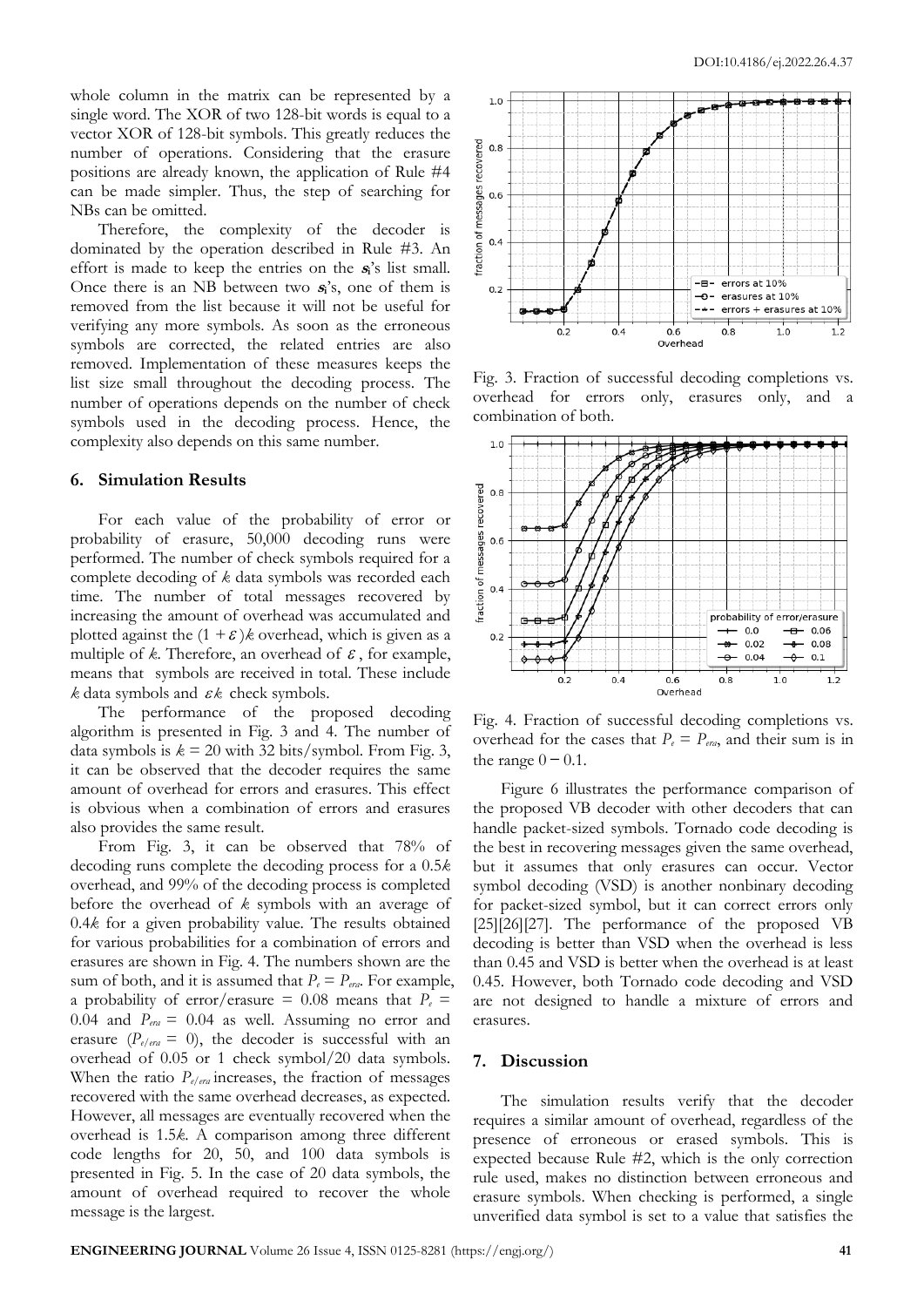

Fig. 5. Effect of code length on overhead.



Fig. 6. Performance comparison of Tornado code (erasure only), the proposed algorithm (mixture of errors and erasures) and VSD (error only).

check constraint. The difference between the effect of errors and erasures is that the step performed to find NBs is omitted for erasures, as explained in Section 5. The complexity is directly related to the list size. The list size (and hence, the complexity) can be kept low by removing redundant data from the lists whenever possible. Hence, the size of these lists keeps changing and does not necessarily increase with the increase in the overhead.

From the graphs in Fig. 3, 4, and 5, three regions can be roughly observed. The first region starts at the fraction of complete decoding runs with a single received check symbol. The rising region represents the chain recovery of data symbols. A recovered symbol increases the probability of recovering more data symbols. The saturation region is the region, where approximately 5% of the decoding attempts require a higher amount of overhead to complete the decoding process.

In comparison with other decoding techniques that can handle packet-sized symbols and are suitable for Rateless codes, Tornado code decoding is better and VSD is quite similar to the proposed VB decoding.

However, Tornado code decoding is for erasure only, while VSD is for error only. The main advantage of the proposed decoding is that it can handle a mixture of errors and erasures at the same time.

As expected, no FVs were observed during the simulations. By employing a large enough symbol size, false verification is avoided with high confidence [12]. The algorithm presented here does not suffer from FV due to cycles in the code as described in [12].

For the range of probabilities considered, the maximum amount of overhead observed is *k*. For higher probabilities, the messages will be eventually recovered but the amount of the overhead may be higher. This situation could be managed by keeping an upper limit on the overhead allowed before reporting failure. For a higher number of data packets, the required overhead for a given fraction of recovered messages decreases after a certain amount of overhead. Moreover, as shown in [28] for Raptor codes in Binary Symmetric channels, the overhead decreases with the code length for a fixed residual bit error rate.

## **8. Conclusion**

In this paper, an alternative approach for the decoding of Rateless codes was introduced. The aim was to present a decoding scheme for multicasting service in data networks. Various sources of data corruption exist in these networks. Instead of focusing on a singlechannel model, the overall network conditions are considered in terms of the probability of lost/erased and erroneous packets. The ability of the proposed algorithm to handle errors as well as erasures makes for a relaxed decoding constraint, as the assumptions of no erroneous or no lost packet reception may not be practical in many cases. The proposed decoder utilizes a similar amount of overhead for the recovery of erroneous and erased packets. Recovering from erasures usually requires fewer computations than errors, as their locations are known beforehand. The proposed algorithm is very flexible, as it is capable of handling network conditions with errors only, erasures only or a combination of both.

Varied performances were observed for different degree distributions. Optimizing for the best-degree distribution suited for the coding scheme can greatly improve the performance. This can be investigated in a future work.

#### **Acknowledgement**

The authors would like to thank Kasetsart University Research and Development Institute for support with proof reading and comments.

## **References**

[1] G. Fairhurst, B. Trammell, and M. Kuehlewind, "Services provided by IETF transport protocols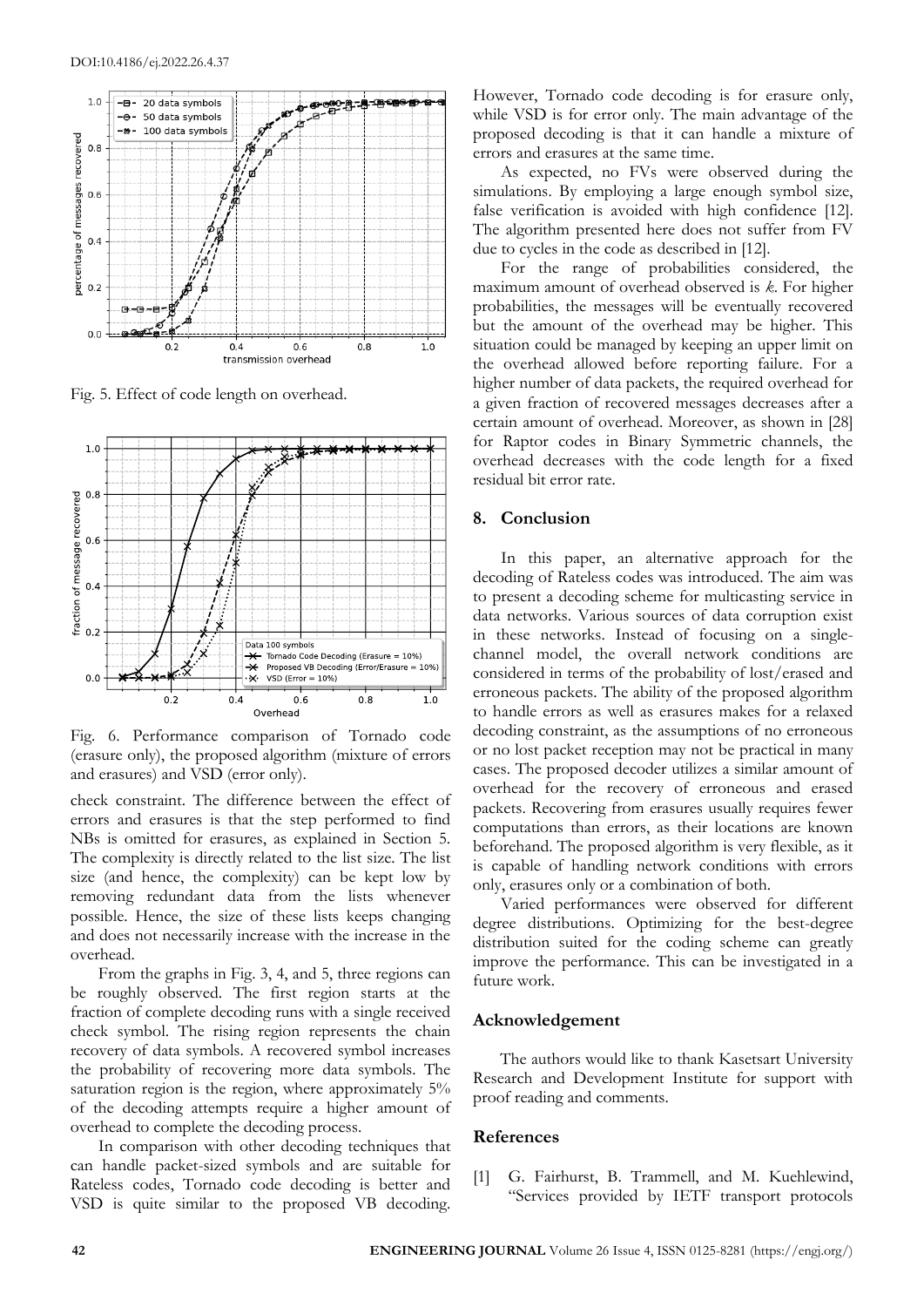and congestion control mechanisms," *RFC 8095*, 2004.

- [2] L.-A. Larzon, M. Degermark, S. Pink, L.-E. Jonsson, and G. Fairhurst, "The lightweight user datagram protocol (UDP-Lite)," *RFC 3828*, 2004.
- [3] P. Ostovari and J. Wu, "Reliable broadcast with joint forward error correction and erasure codes in wireless communication networks," in *2015 IEEE 12th International Conference on Mobile Ad Hoc and Sensor Systems*, Dallas, USA, 2015.
- [4] I.-H. Hou, "Broadcasting delay-constrained traffic over unreliable wireless links with network coding," *IEEE ACM Trans. Netw.*, vol. 23, no. 23, pp. 728- 740, 2015.
- [5] D. Chen, B. Rong, N. Shayan, M. Bennani, J. Cabral, M. Kadoch, and A. K. Elhakeem, "Interleaved FEC/ARQ coding for QoS multicast over the internet," *Can. J. Electr. Comput. Eng.*, vol. 29, no. 3, pp. 159-166, 2004.
- [6] A. Majumda, D. G. Sachs, I. V. Kozintsev, K. Ramchandran, and M. M. Yeung, "Multicast and unicast real-time video streaming over wireless LANs," *IEEE Trans. Circuits Syst. Video Technol.*, vol. 12, no. 6, pp. 524-534, 2002.
- [7] T. Mladenov, S. Nooshabadi and K. Kim, "Efficient GF(256) raptor code decoding for multimedia broadcast/multicast services and consumer terminals," *IEEE Trans. Consum. Electron.*, vol. 58, no. 2, pp. 356-363, 2012.
- [8] J. Byers, M. Luby, M. Mitzenmacher and A. Rege, "A digital fountain approach to reliable distribution of bulk data," *ACM SIGCOMM Comput. Commun. Rev*, vol. 28, no. 4, pp. 56-67, 1998.
- [9] R. Palanki and J. S. Yedidia, "Rateless codes on noisy channels," in *IEEE International Symposium on Information Theory*, Chicago, USA, 2004.
- [10] O. Etesami, M. Molkaraie, and A. Shokrollahi, "Raptor codes on symmetric channel," in *IEEE International Symposium on Information Theory*, Chicago, USA, 2004.
- [11] J. Castura and Y. Mao, "Rateless coding over fading channels," *IEEE Commun. lett*., vol. 10, no. 1, pp. 46-48, 2006.
- [12] M. Luby and M. Mitzenmacher, "Verification-based decoding for packet-based low-density parity-check codes," *IEEE Trans. Inf. Theory*, vol. 51, no. 1, pp. 120-127, 2005.
- [13] U. Tuntoolavest, "A simple method to improve the performance of convolutional vector symbol decoding with small symbol size," in *2004 IEEE Region 10 Conference TENCON 2004*, Chiang Mai, Thailand, 2004.
- [14] R. Karp, M. Luby, and A. Shokrollahi, "Verification decoding of raptor codes," in *International Symposium on Information Theory*, Adelaide, Australia, 2005.
- [15] M. Fossorier and D. Declercq, "Decoding algorithms for nonbinary LDPC codes over GF(*q*)," *IEEE Trans. Commun*., vol. 55, no. 4, pp. 633-643, 2007.
- [16] J. J. Metzner, "Majority-logic-like decoding of vector symbols," *IEEE Trans. Commun*., vol. 40, no. 10, pp. 1227-1230, 1996.
- [17] J. J. Metzner, "Majority-logic-like vector symbol decoding with alternative symbol value lists," *IEEE Trans. Commun*., vol. 48, no. 12, pp. 2005-2013, 2000.
- [18] A. Shokrollahi, "Raptor codes," *IEEE ACM Trans. Netw.*, vol. 14, no. SI, pp. 2551-2567, 2006.
- [19] B. Zhu, D. Huang, and S. Nordholm, "Enhanced verification-based decoding for packet-based LDPC codes," *IEEE Commun. Lett*., vol. 12, no. 2, pp. 136- 138, 2008.
- [20] F. Zhang and H. D. Pfister, "List-message passing achieves capacity on the q-ary symmetric channel for large q," in *IEEE Global Telecommunications Conference*, Washington, USA, 2007.
- [21] D. MacKay and R. Neal, *Software for Low Density Parity Check Codes*. 2012. [Online]. Available: http://www.cs.toronto.edu/~radford/ftp/LDPC-2012-02-11/index.html [Accessed: 15 October 2019].
- [22] U. Tuntoolavest and N. Shaheen, "Encoding and decoding method of systematic Rateless Codes with the predefined first set of parity symbols structure by the Divide and Conquer technique to resolve erasures and errors," (in Thai) submitted for petty patent no. 2003003424, 2020.
- [23] J. J. Metzner and E. J. Kapturowski, "A general decoding technique applicable to replicated file disagreement location and concatenated code decoding," *IEEE Trans. Inf. Theory*, vol. 36, no. 4, pp. 911-917, 1990.
- [24] J. Ledin, "The RISC-V Architecture and Instruction Set," in *Modern Computer Architecture and Organization*, 1st ed. Birmingham, United Kingdom: Packt Publishing, 2020, ch. 11, pp. 293.
- [25] U. Tuntoolavest, *Vector Symbol Decoding for Wireless Fading Channels*. Saarbrücken, German: VDM publishing, 2009.
- [26] N. Shaheen and U. Tuntoolavest, "Effect of weight distribution on vector symbol decoder performance," in *4th IEEE international Women in Engineering (WIE) Conference on Electrical and Computer Engineering 2018*, Pattaya, Thailand, 2018, pp. 1-4.
- [27] J. J. Metzner, "Vector symbol decoding with list inner symbol decisions," *IEEE Trans. Commun.*, vol. 51, no. 3, pp. 371-380, 2003.
- [28] A. Shokrollahi and O. Etesami, "Raptor codes on binary memoryless symmetric channels," *IEEE Trans. Inf. Theory*, vol. 52, no. 5, pp. 2033-2051, 2006.